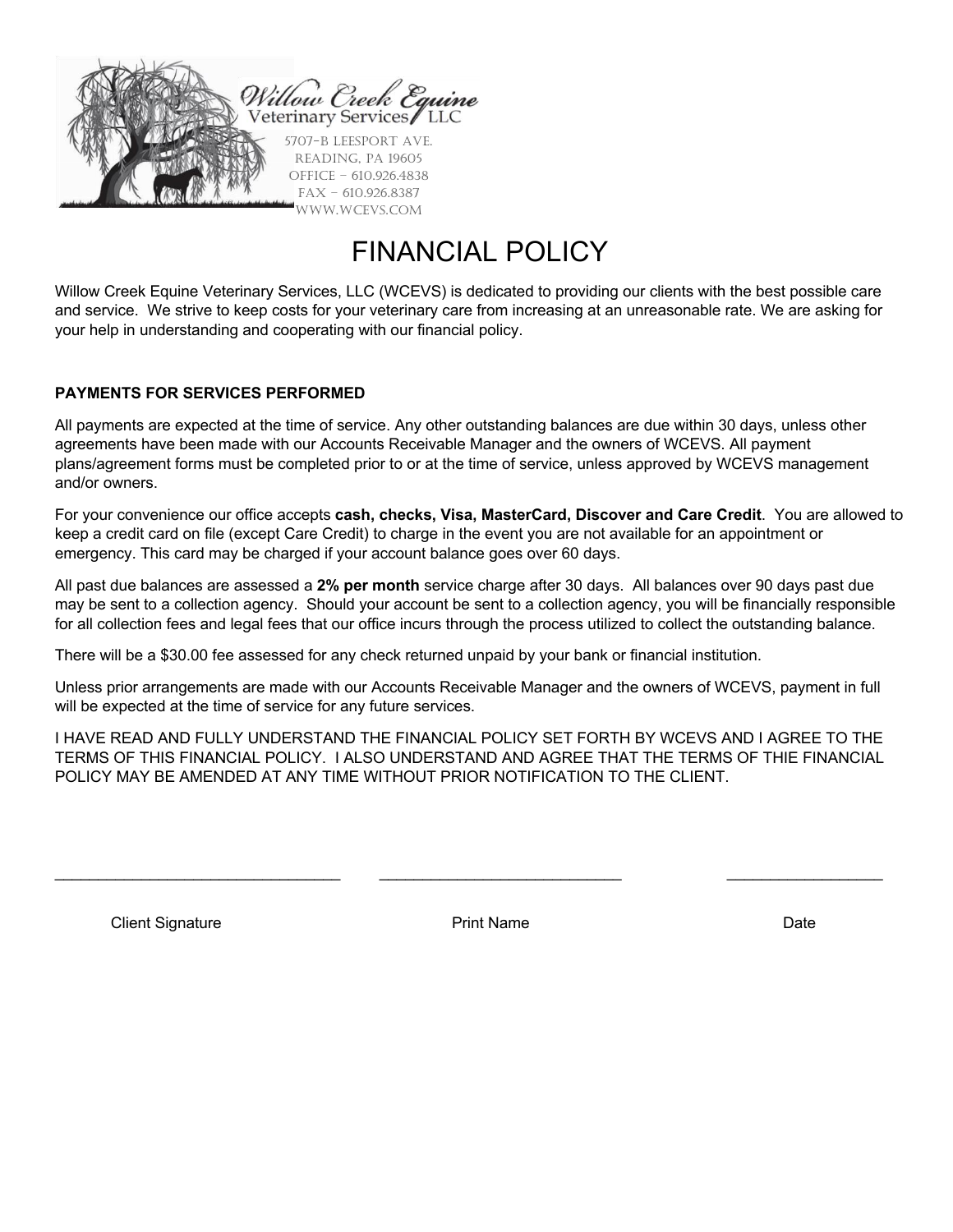

# **PAYMENT REQUIREMENTS / OPTIONS**

Willow Creek Equine can provide the following payment options. Please make your selection then sign and date the lower section of this form. Return the completed form to Willow Creek Equine Veterinary Services, LLC (WCEVS) by mail, fax or e-mail. If you have any questions regarding this form or your account, please contact the accounts payable person at our office. We want to thank you for your continued support and we look forward to providing all your future veterinary needs.

### 1) **PAYMENT AT THE TIME OF SERVICE**

Payment is required at the time services are rendered.

For your convenience, we accept cash, check, Visa and MasterCard. Care Credit is available when payment options are needed.

NOTE: Clients with horses at boarding, training or breeding stables – **IF** we do not have a completed copy of this form at our office prior to treatment - all services must be paid at the time services are rendered.

## 2) **PRE-APPROVED CREDIT CARD PAYMENT (Visa/MasterCard/Discover only)**

Please keep my credit card number on file and charge the credit card each time services are rendered. Send me a receipt and itemized invoice.

| I have chosen payment option number $\bigcirc$ 1 $\bigcirc$ 2 (check your choice). I realize that I can change my<br>selection at any time by filling out a new form and submitting it to WCEVS. |  |  |
|--------------------------------------------------------------------------------------------------------------------------------------------------------------------------------------------------|--|--|
| (If at any time there are changes to my credit card information I will notify WCEVS) $*$ cvv = the 3 digit security code on back of card                                                         |  |  |
|                                                                                                                                                                                                  |  |  |
|                                                                                                                                                                                                  |  |  |
|                                                                                                                                                                                                  |  |  |
|                                                                                                                                                                                                  |  |  |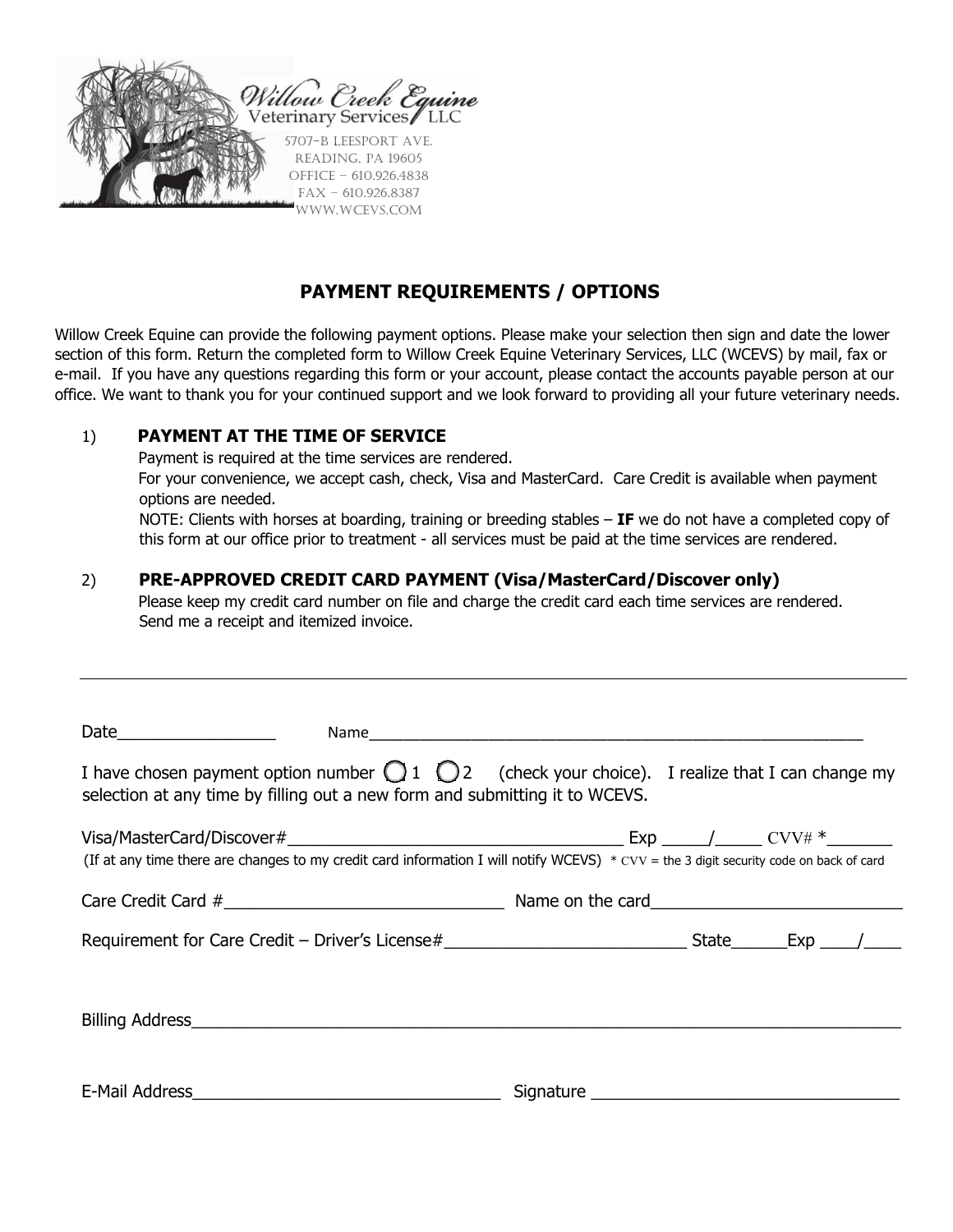| Willow Creek Equine<br>5707-B LEESPORT AVE.<br>READING, PA 19605<br>OFFICE - 610.926.4838<br>$FAX - 610.926.8387$<br>WWW.WCEVS.COM |                                                           |
|------------------------------------------------------------------------------------------------------------------------------------|-----------------------------------------------------------|
| <b>Patient Information Sheet</b> (Do you $\bigcirc$ own or $\bigcirc$ lease – mark appropriate box)                                |                                                           |
|                                                                                                                                    |                                                           |
|                                                                                                                                    |                                                           |
|                                                                                                                                    | Sex $\bigcap$ Mare $\bigcirc$ Gelding $\bigcirc$ Stallion |
|                                                                                                                                    |                                                           |
|                                                                                                                                    |                                                           |
| Is this horse insured? $\bigcirc$ YES $\bigcirc$ NO                                                                                |                                                           |
| Has this horse ever been treated previously by our clinic? $\bigcirc$ YES $\bigcirc$ NO                                            |                                                           |
|                                                                                                                                    |                                                           |
|                                                                                                                                    |                                                           |
| Vaccine History (please attach any medical and vaccine records from previous veterinarian)                                         |                                                           |
|                                                                                                                                    | Date_____________ EWT (3-way)                             |
| Date_____________ Potomac Horse Fever                                                                                              | Date______________ EHV 4/1 (flu-rhino)                    |
|                                                                                                                                    | Date_____________ EWT/Flu/Rhino (5-way)                   |
| Date_____________ WNV                                                                                                              | Date Pinnacle (Strangles)                                 |
| Date WNV/EWT                                                                                                                       | Date______________ Botulism                               |
| Coggins testing $\bigcirc$ YES $\bigcirc$ NO Date________________(Please attach a current copy)                                    |                                                           |
|                                                                                                                                    |                                                           |
|                                                                                                                                    |                                                           |
|                                                                                                                                    |                                                           |
| Please use additional sheets for multiple horses - Thank you                                                                       |                                                           |